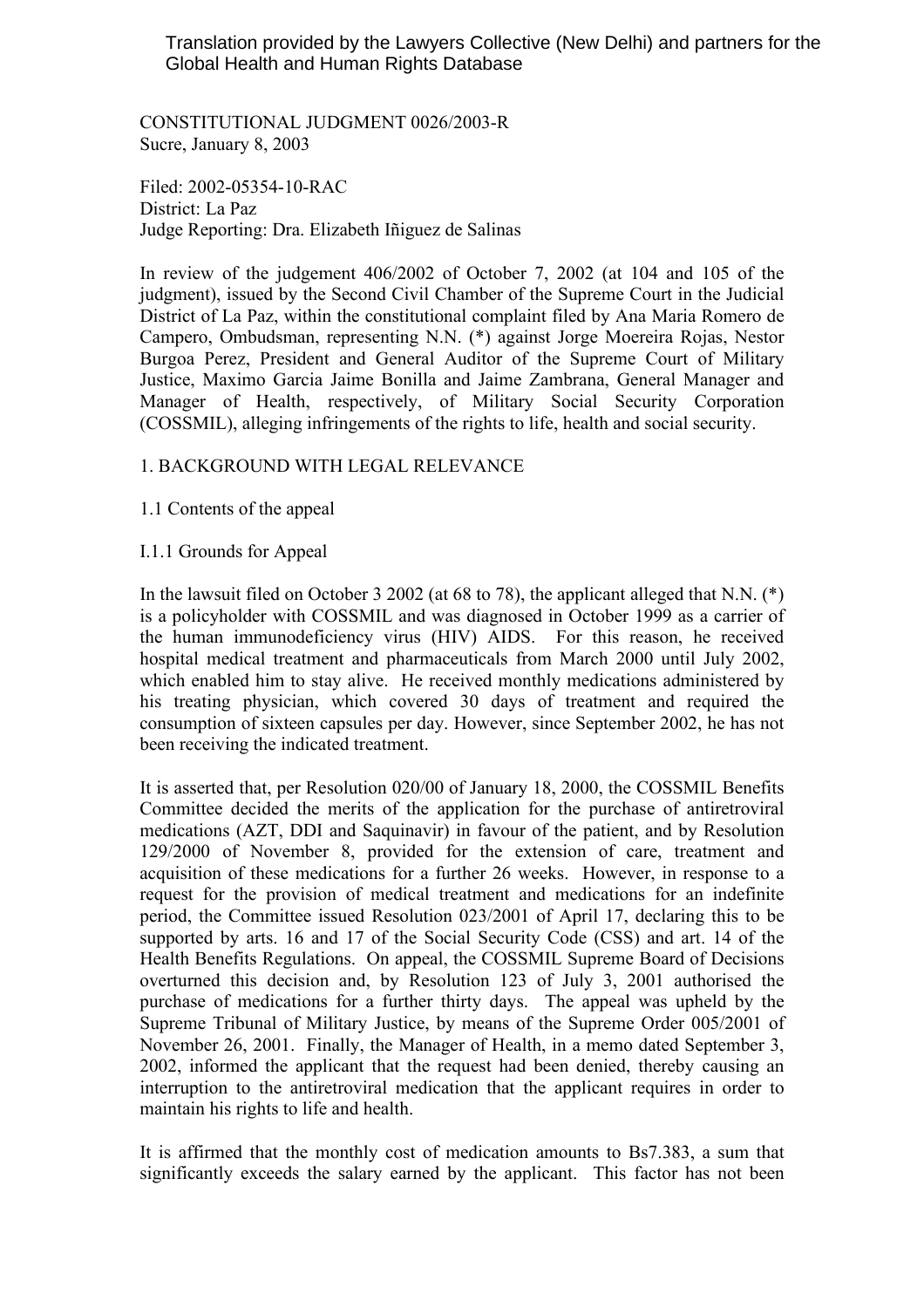taken into account by the respondents, nor have they considered the medical reports indicating the critical state of the patient's health, or that the patient is an active contributor to the military pension scheme and has the right to receive compensation when his health is, like now, seriously affected. The defendants cannot rely on arts. 73 of DL 11901, which is known as Law of Military Social Security, 14 of the Health Benefits Regulation, that is derived from arts. 16 CSS and 39 of the rules. These rules constitute a death sentence for the policyholder or beneficiary that requires, in order to survive, a treatment for a longer period than specified.

I.1.2 Rights and guarantees allegedly violated

The applicant alleges that the rights to life, health and social security have been violated.

I.1.3 Authorities the subject of appeal and petition

According to the above, an *amparo* [an extraordinary remedy that offers immediate protection against illegal acts and omissions of authorities or individuals that restrict, deny or threaten to restrict or deny fundamental rights and guarantees of the person, as recognised by the Constitution and laws] was issued against Jorge Moereira Rojas, Nestor Burgoa Perez, President and General Auditor of the Supreme Court of Military Justice, Maximo Garcia Jaime Bonilla and Jaime Zambrana, General Manager and Manager of Health of COSSMIL respectively, pending a ruling of admissibility and ordering the reinstatement of the provision of antiretroviral medication in favour of the applicant, to be covered by COSSMIL for the duration of his requirements.

I.2 Hearing and resolution by the Court in relation to the *amparo*.

On October 7, 2002, a public hearing was held, as noted at 102 and 103, in the presence of both parties.

I.2.1 Confirmation and expansion of appeal

Counsel for the applicant confirmed and reiterated the terms of the appeal.

I.2.2 Respondent's brief

In the written brief (at 83 to 86) the co-respondents Maximo Garcia Jaime Bonilla and Jaime Zambrana, General Manager and Manager of Health of COSSMIL respectively, stated the following: a) COSSMIL is a decentralised public entity that provides health cover to more than one hundred thousand people, whose benefits are funded by contributions from two sources: the active services, 10% of the monthly salary of the Armed Forces, and the passive services, 5% of the income of retirees; b) the Health Benefits Regulations are applied in accordance with the regulatory framework for all policyholders and beneficiaries, and it is not permitted to provide benefits outside of the regulatory rules, as this may otherwise create liability for public officials and force the agency to restrict the supply of pharmaceuticals, supplies and other rights to other policyholders, who also need healthcare and have the same rights as recognised by the constitution and general laws; c) the State, as the embodiment of public law, must set health policy for patients with catastrophic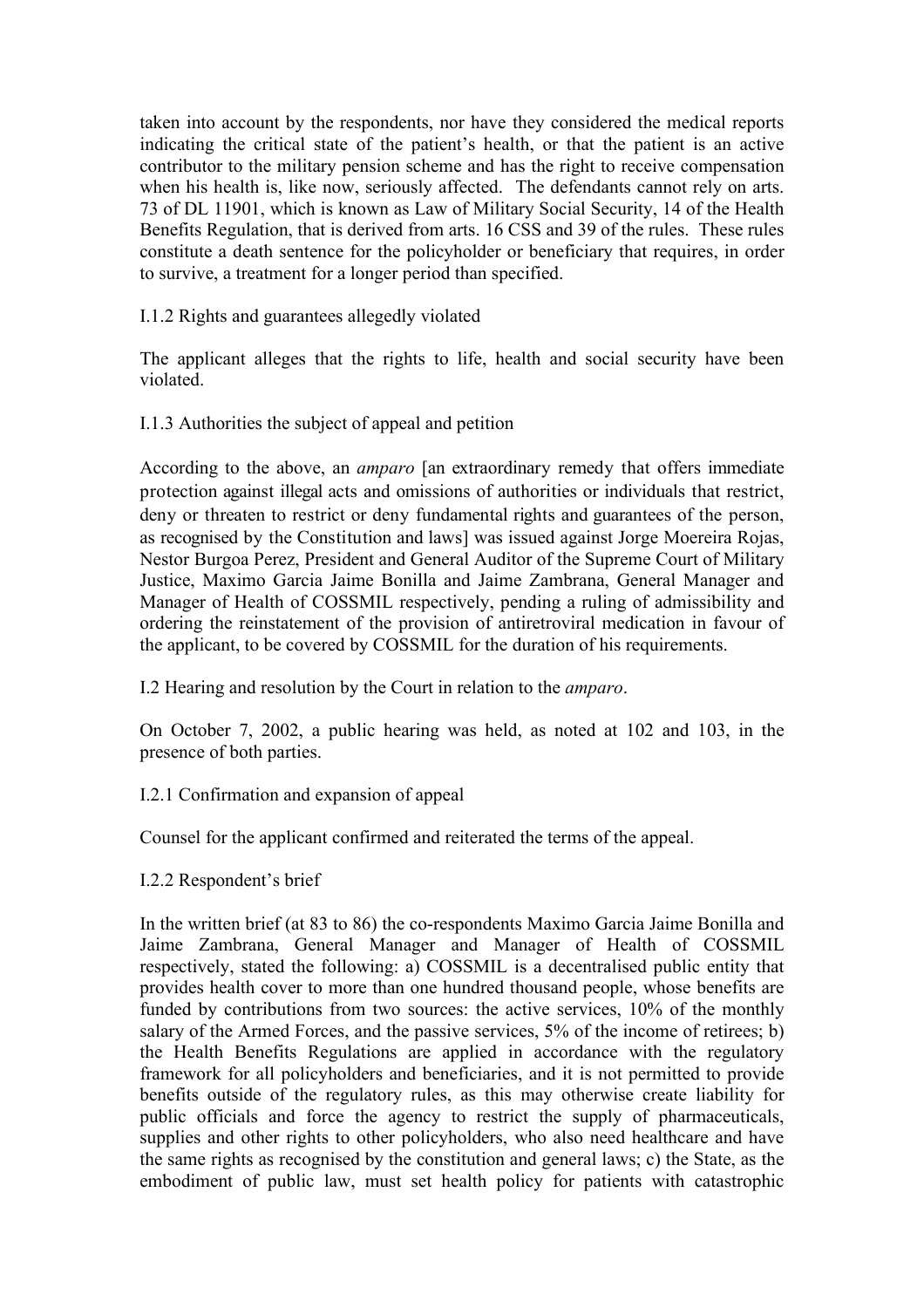illnesses like HIV/AIDS, similar to those of other countries like Uruguay, Argentina, Peru; d) since November 19999, when the illness was detected in the applicant, COSSMIL has provided the necessary care and treatment of the multidrug antiretroviral, until, in accordance with the rules and regulations of the Institute and the Social Security Code, they became unable to do so, and despite this, continued to supply the medications required; e) in a humanitarian act, on June 12, 2002, the COSSMIL Supreme Board of Decisions passed resolution 1298 by which, in an exceptional and one-off action, they resolved to pay 50% of the pension payments which were cancelled when the policy holder became unemployed; f) similarly, for humanitarian reasons, they continued to provide the medications until the middle of this year, despite this being technically, economically and juridically inappropriate, according to the stipulations in arts. 17 and 18 CSS, 72, 72, 74 of the DL 11901 of October 21 1974, 13 and 14 of the COSSMLL Health Benefits Regulations; g) the cost of the healthcare of a patient with HIV/AIDS is in excess of Bs8.000.0- per month, and in the present case, since October 1999 to date it has cost Bs250.000.-; h) the awards issued by the Constitutional Court referring to cases of hemodialysis were against the State, through the National Health Fund, as it financed this type of care for policyholders, unlike COSSMIL, that "does not receive a single Boliviano" from the National General Treasury. Counsel for the above respondents sought a dismissal of the appeal.

In turn, the counsel and attorney for Jorge Moreira Rojas stated that: a) after diagnosing the applicant as a carrier of HIV/AIDS, Resolution 020/00 provided for the purchase of the medications D4T, Stavudine, Saquinavir, Didanosina, that were administered to the policyholder; b) "unfortunately because of limitations of law and current economic conditions, the healthcare cannot be for an indefinite period as required in this case, namely treating the terminal sufferers of HIV/AIDS that is a product of sexual relations unless otherwise proved", in recognition of the ruling of the Supreme Court of Military Justice, by Supreme Order 05/2001 confirming Resolution 1239 subject to the national laws of social security; c) according to artc.184 of the "Law of Military Social Security", the judgments handed down on appeal are irreversible. Counsel sought a declaration of invalidity of the constitutional *amparo*.

### I.2.3 Resolution

Judgment 406/2002 of October 7 2002 (at 104 and 105), issued by the Second Civil Court of the Supreme Chamber of the Judicial District of La Paz, declared the appeal to be admissible, and that "the authorities must restore the supply of medications in favour of N.N. (\*) by means of the Ombudsman", with the assessment of damages once the matter has been returned by the Constitutional Court, on these grounds: 1) "while the appeal authority correctly applied the laws cited, including the regulations and provision of military insurance, you cannot ignore that the State Constitution (CPE) in art. 258 stipulates that: "The State has an obligation to defend humankind…' a precept founded on the principle of solidarity and opportunity, related to art. 7 inc. and k) of the cited Constitution"; 2) as provided by art. 228 CPE, the Basic Law of the country applies in preference to its other laws, i.e., in preference to the Social Security Code and its regulations, so that "the willingness to discontinue with the administration of the medication will result in illegal acts that threaten the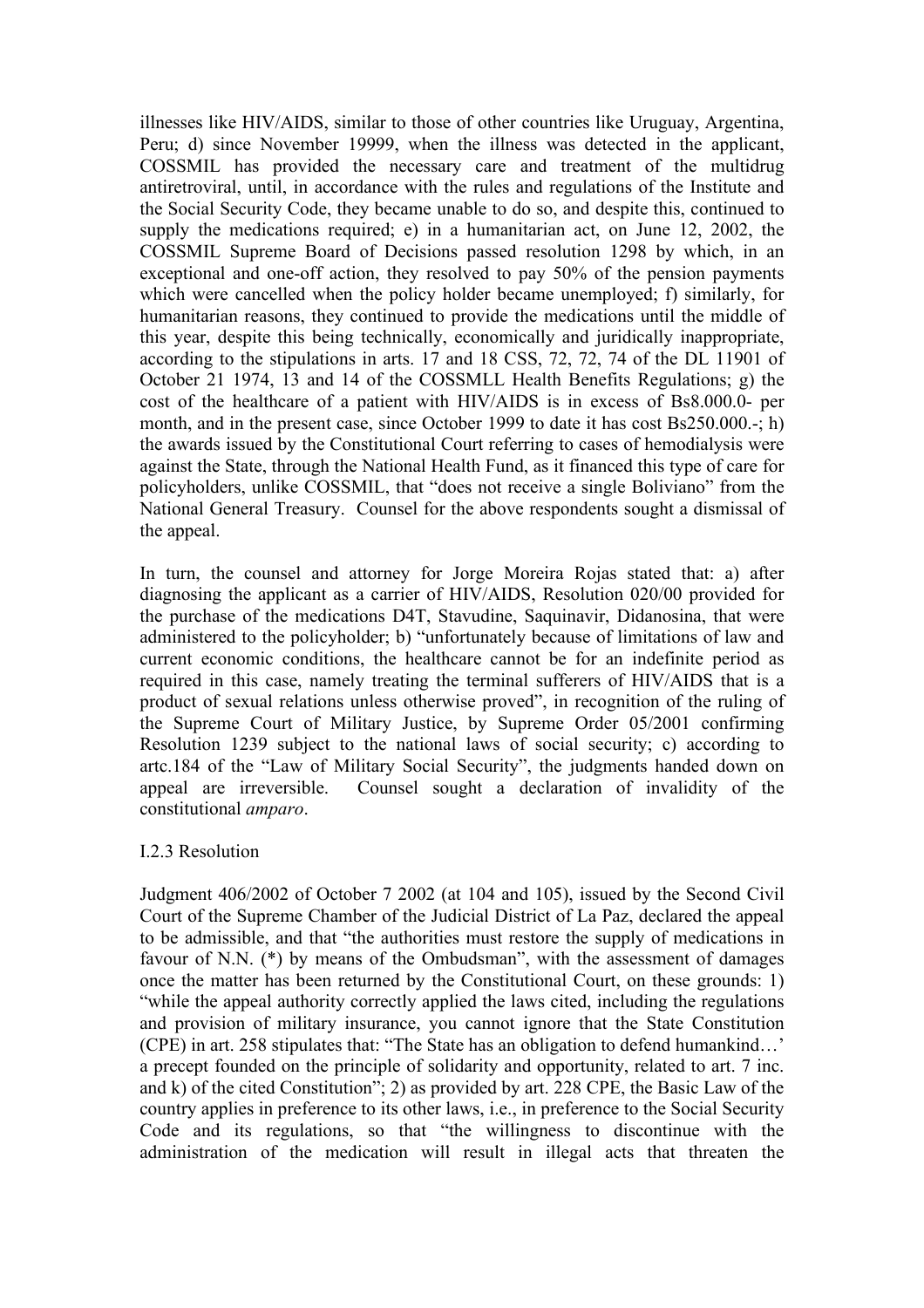fundamental right to life and health"; 3) stating that they will continue to supply the medications only 30 days more implied a failure of the right to life of the applicant.

## II. CONCLUSIONS

Upon a proper review and examination of the background, the following conclusions are reached:

II.1 N.N. (\*), a policyholder with COSSMIL, was diagnosed as infected with HIV (a virus of human immunodeficiency inducing AIDS) in October 1999, received multidrug antiretroviral treatment with Saquinavir, Didanosina, Stavudine, according to certificates at 10, 11 and 12.

II.2 The COSSMIL Benefits Committee on January 11, 2000 (at 19to21) issued Resolution 020/00, which stated that the request to purchase drugs AZT, DDI and Saquinavir for NN  $(*)$ , "must comply with the provisions in art. 16 in accordance with art. 14 of the Rules of Benefits." Resolution 129/2000 of November 8, 2000 (at 22 and 23), complemented the previous resolution, extending the healthcare and medical treatment of the applicant for a period of 26 weeks, and authorising the purchase of antiretroviral extravademecum pharmaceuticals, in accordance with the prescribed medical treatment.

II.3 According to Resolution 023/2001 of April 17 2001 (at 24 and 25), the COSSMIL Committee for Health Benefits dismissed the request for healthcare and purchase of medications made by the policyholder N.N (\*), "in recognition of the provisions in art. 14 of the Health Benefits Regulations consistent with arts. 16 and 17 of the Social Security Code".

II.4 The applicant filed an appeal claim against the cited Resolution, which was settled by the passage of Resolution 1239 of July 3 2001 (at 26 and 27) by the COSSMIL Honourable Supreme Board of Decisions. This Resolution reversed the Resolution appealed, authorising the General Manager of the entity to "purchase the medication for 30 days".

II.5 N.N(\*) lodged an appeal against the determination of the Supreme Board of Decisions (at 28), which was settled by the passage of the Supreme Order 005/2001 of November 26, 2001 (at 29) by the Plenary Social and Administrative Tribunal for Military Justice. This confirmed in its entirely that the Resolution the subject of appeal, "must remain uncompromised in all of its parts, in recognition of the provisions in art. 73 of DL 11901 and art. 14 of the Health Benefits Regulations.

II.6 On June 12, 2002 the COSSMIL Supreme Board of Decisions passed Resolution 1298 (at 94 and 95). Considering that the applicant, on May 13, 2002 appealed to the Board against the Resolution of the Commission of Benefits for Policyholders of 24 April 2002, the board should have known "it required an exceptional form of social security payments for the 15 years of service with the Armed Forces. This amount of money would serve to generate some income to allow his family a modest subsistence since given his positive diagnosis for HIV, they found it necessary to make loans . . . that they cannot honour . . . Accordingly, the board "reversed the appealed resolution and authorised a "one-time payment of 50% of the pension payment, in consideration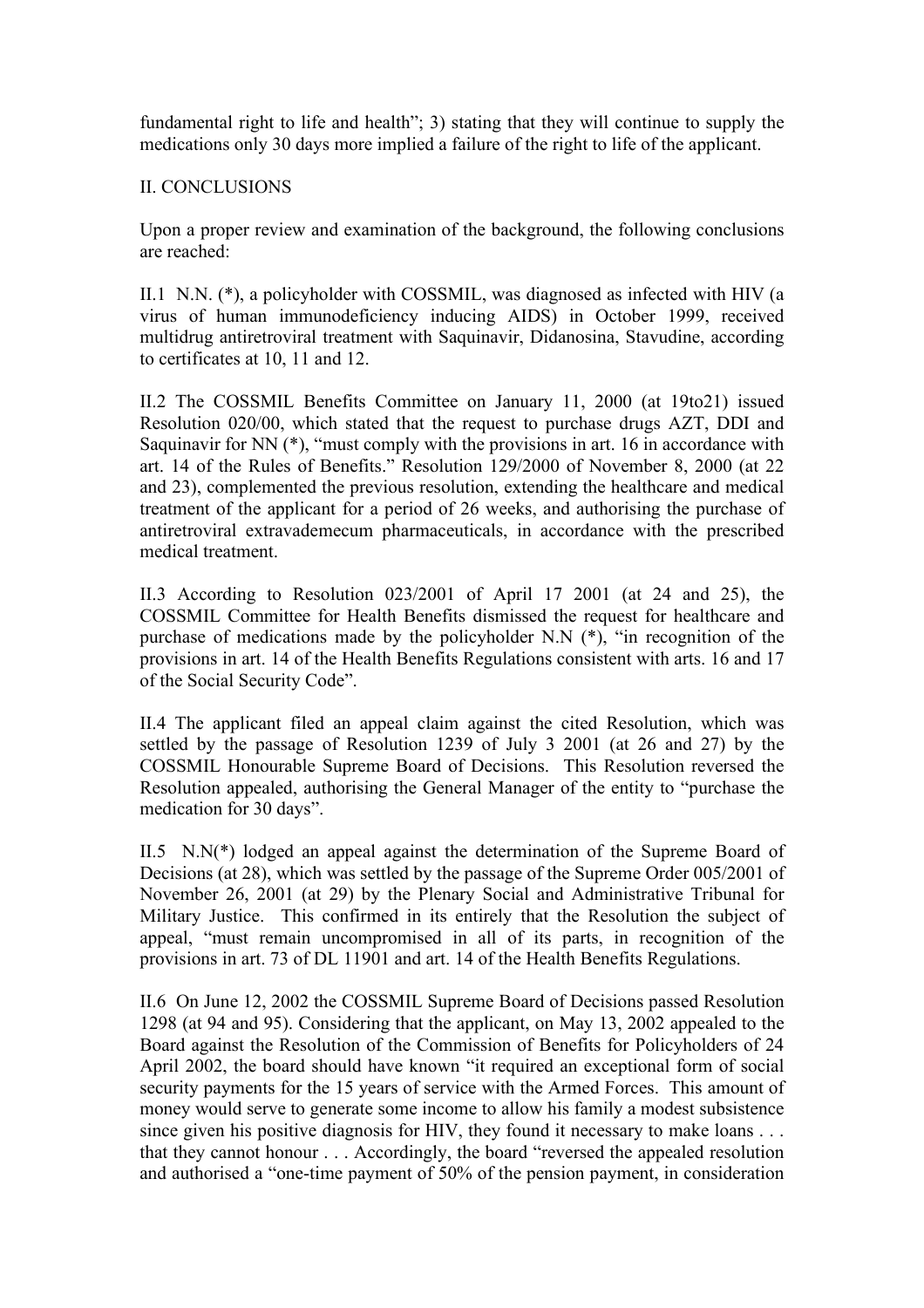of his serious and deteriorating state of health and the economic contingency in his family".

11.7 As the respondents argued at the hearing of the appeal, the applicant continued to receive the medications until mid this year, but on September 3 (at 30), he was referred to the statement GSL/2243/02 by which the COSSMIL Manager of Health communicated to him that his request for the administrations of antiretroviral medication was dismissed.

# III. LEGAL GROUNDS OF JUDGMENT

The present *amparo* is raised by the Ombudsman alleging that COSSMIL, by means of its Health Benefits Committee, the Supreme Board of Decisions, and the Supreme Court of Military Justice, declared inadmissible the application for the applicant to continue with the course of antiretroviral medications, essential for the treatment of AIDS from which he is suffering, in violation of his rights to life, health and social security. This requires examination as to whether such extremes form a basis for the granting of protection that is provided by such an extraordinary measure.

III.1 In order to comprehend the issues raised, it is necessary to define certain concepts.

AIDS stands for Acquire Immune Deficiency Syndrome, a disease that is so far incurable, progressive and fatal, whose appearance and outbreak is explained below. The immune system is the body's defence system against foreign and harmful organisms. It consists of different groups of cells (lymphocytes), among which are CD4, which are the cells that direct the body's defence system, sending chemical signals to other lymphatic groups in order to exterminate the harmful agents (antigen).

The human immunodeficiency virus specifically attacks the CD4 cells, introducing its genetic code in them and forcing them to reproduce the virus, at the same time as destroying them. When the virus has managed to considerably destroy the immune system immunodeficiency occurs. It is acquired because it is not congenital, and it is said that is it not hereditary, although some are born with it because their mother is infected. The human immunodeficiency virus belongs to the family of lentiviruses, which means that it can remain dormant in the body during long periods, and can be activated when there are favourable conditions for it. However, HIV is never inactive, in that from its arrival in the body it starts to reproduce itself in the lymph nodes, causing the death of thousands of millions of cells each day.

When the immune system have been considerably weakened by HIV, what are known as opportunistic infections and cancers appear, so named because they taken advantage of the body's condition to attack and develop.

Antiretroviral medications stop viral replication and combat the manifestation of AIDS.

From the above it can be concluded that AIDS is a very serious illness that causes gradual and inexorable deterioration of the body that carries it. At this point there is no remedy in existence that guarantees the elimination of the virus in itself, although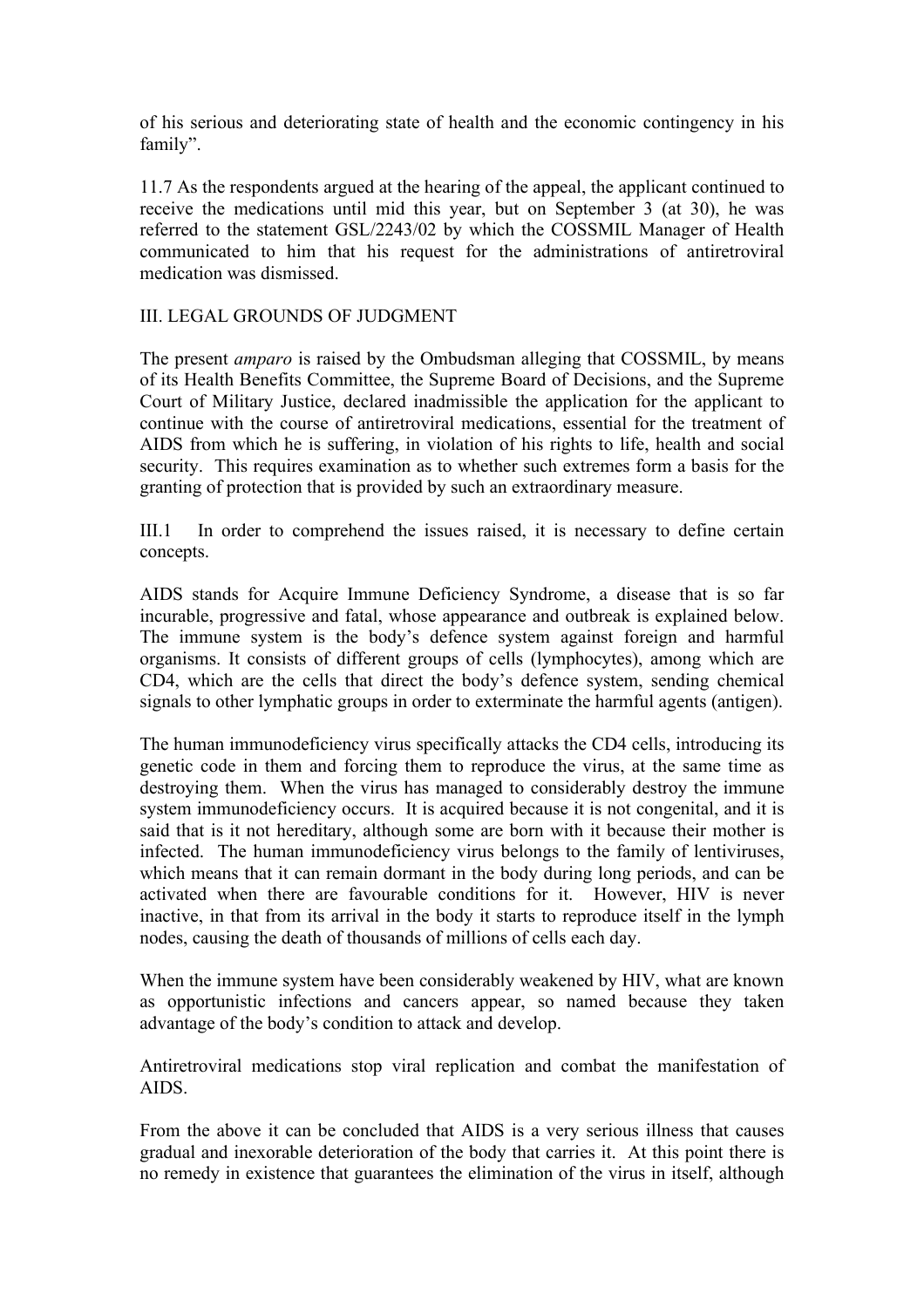medications are provided to those affected that aim to combat the ravages to different bodily systems. It is considered a "catastrophic" illness given the personal, family and economic consequences that is causes, as well as the irreparable damage to health, psychological problems suffered by the patient, the breakdown in employment, social and family relations and the high cost of treatment.

III.2 "The right to life, as proclaimed in SC 687.2000-R, is the most important legal entitlement of those enshrined in the Constitution, and it heads the list of fundamental rights stipulated in art. 7. It is the right of every person to be and exist. Its essential characteristic is that it is the basis for the exercise of other rights, as life itself is the indispensable prerequisite to possessing rights and obligations. The right to life is an inalienable right of the person that the State is obligated to respect and protect".

As stated by this Court in SC 411/2000-R, the right to life is the origin from which the other rights stem, so that its exercise cannot be hindered by bureaucratic procedures or subject to appeals, especially when the possessor of the right is at a serious risk of dying. For this reason, in addition to proclaiming the right, the Basic Law institutes mechanisms to protect the real and effective exercise of the right to life. Specifically, art. 158 requires the State to defend humankind, by protecting the health of the population, ensuring the continuity of livelihood and rehabilitation of disabled people, requiring as well that the State establish a "social security system" based on the principles of universality, solidarity, unity of management, economics, opportunity and effectiveness.

The right to health is the right by virtue of which individuals and social groups specifically the family- as holders of this right, can demand, as taxpayers, that the organs of the State establish adequate conditions so that they can achieve an optimal state of physical, mental and social wellbeing, and ensure that these conditions are maintained. The right to health does not just meant the right to be free of disease, but also the right to an existence with quality of life.

In our legal system, the right to health is a fundamental right, that must be subject to even greater protection when it is linked to the primary right to health or human dignity, especially in the case of vulnerable members of the population, such as children, people with disabilities, seniors, and the terminally ill.

The right to social security as a constitutional right derives its fundamentality when it concerns persons with manifested disabilities in need of support to stay alive, including those suffering from chronic or incurable illnesses. Accordingly, when a public or private entity is responsible for providing social security and health services to a person in these situations, violations have severe consequences. It is because of the special protection required by these people that the right to social security is a fundamental right, because failure to observe this right endangers other fundamental rights, like right to life, human dignity, and physical integrity.

III.3 In the case under consideration COSSMIL and the Supreme Court of Military Justice have rejected the request by the applicant for the provision of antiretroviral medications that are urgently required in order to continue the treatment for AIDS. According to the medical certification (at 10 to 14), it is essential for the continuation of the said treatment, since the suspension of medications puts the patient at risk of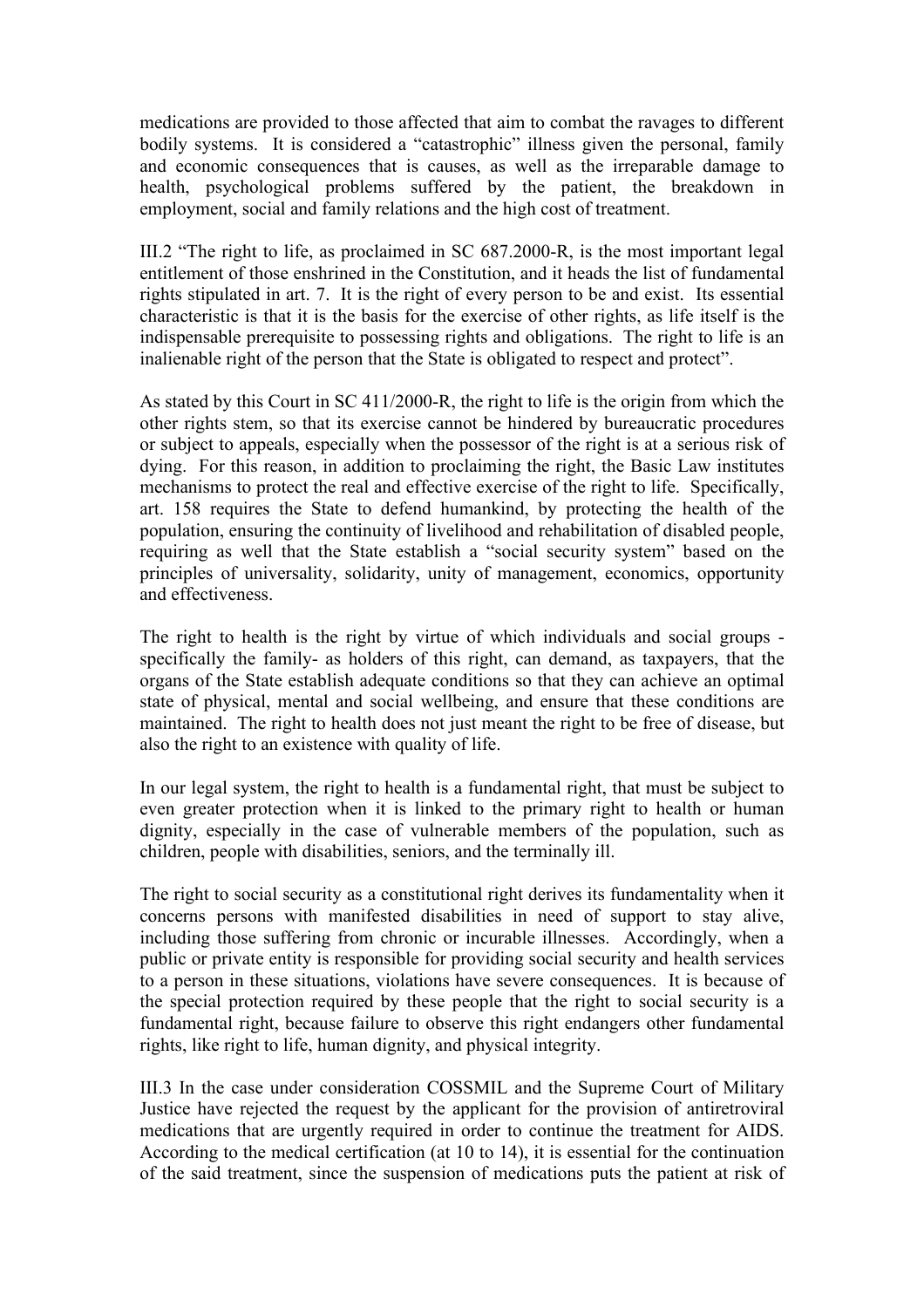the development of opportunistic infections and in imminent danger of losing his life, as well as the possibility of developing a resistance to the treatment.

Accordingly, in refusing the request mentioned, the respondents are violating the rights to life, health and social security of N.N (\*), since without the requested medications he is at serious risk of further deterioration of his health and risk of losing his life. The illegal act cannot be supported as being in accordance with provisions in articles 73 of DL 11901, which states that "the medical services will be granted for a maximum of 6 months for the same disease unless it is clinically proven that there is a chance of recovery, in which case the Benefits Commission may extend benefits for an additional 6 months. The period includes both outpatient and hospital care. The treatment of Tuberculosis may be extended by the Benefits Commission for an additional 6 months" – and 14 of the COSSMIL Health Benefits Regulations which states that "the health services for outpatient and hospital care, will have a duration of 26 weeks for the same illness in a period of 12 consecutive months. The extension of this term will only be considered by the Technical Health Committee where there is a report by a Board of Medical Services in which it is demonstrated that the patient has the possibility of making a recovery during the requested extension period" – as although these provisions extend the period for patients that have a possibility of recovery, in the case at hand it is not permissible to suspend the medical treatment of the applicant as he is a person with an incurable illness, and, as has been recognised by the COSSMIL Supreme Board of Decisions in Resolution 1298 of 12 July of this year, he is a person in a "serious and deteriorating state of health", which determines the need to provide the protection sought.

In this sense, the Court has ruled in the favour of persons which chronic diseases that, as in this case, require expensive treatments in order to conserve life. (SSCC 411/2000-R, 433/2000-R, 530/2000-R, 687/2000-R, 1052/2001-R,

392/2002-R). Although AIDS is not a chronic disease, it is a disease that causes gradual deterioration of the organs of a person, and when they don't receive treatment, the cost of which is considerably high, they will not have to wait long for a fatal outcome. Accordingly, it is necessary to uphold the Constitutional order in order to safeguard this the provision in art. 158 CPE and give preference to this ahead of other laws.

III.4 Given that COSSMIL is part of the Bolivian System of Social Security, the financial liability attaching to first six months of the illness, with the possibility of a further six-month extension, is their responsibility. However, the State, by means of the Ministry of Health and Social Welfare, is obligated to continue the treatment after that period of time has lapsed, in accordance with the provisions of art. 11 of the D.L. 14643, as has been established by this Tribunal in the jurisprudence cited in the preceding paragraph.

It is logical that when, as a result of the disease, the patient is rendered unable to continue with his daily tasks, the respective instances of COSSMIL will evaluate the situation and will make a determination, if the case warrants it, for a declaration for disability, to which end they will award the amounts due, like other social security payments that the law stipulates is to be awarded to unemployed parties.